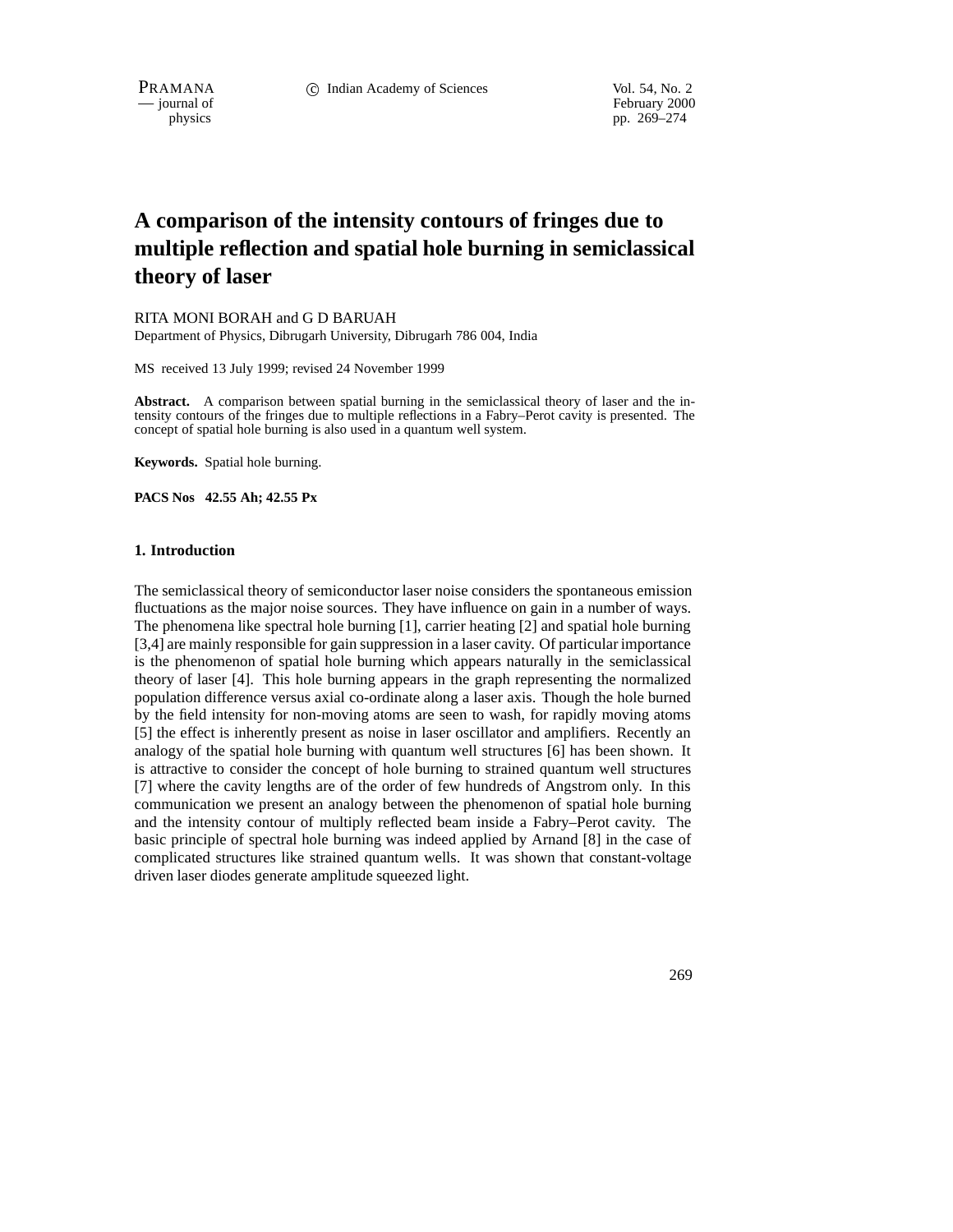### **2. The analogy**

The normalized population difference in terms of the density matrix  $\rho_{aa}$  and  $\rho_{bb}$  is given by

$$
\frac{\rho_{aa} - \rho_{bb}}{N(z,t)} = \frac{1}{1 + R/R_s},\tag{1}
$$

where the term in the LHS is the population difference,  $R_s$  is the saturation parameter

$$
R_{\rm s}=\frac{\gamma_a\gamma_b}{2\gamma_{ab}}
$$

and  $R$  is the rate constant given by

$$
R = 1/2 \left(\frac{\mathcal{P}E_n}{\hbar}\right)^2 |U_n|^2 \gamma^{-1} \mathcal{L}(w - v_n),
$$

where

$$
\mathcal{L} = \frac{\gamma^2}{\gamma^2 + (w - v_a)^2}.
$$

 $\gamma_a, \gamma_b$  decay rates from the upper and lower states respectively and

$$
\gamma_{a b} = 1/2(\gamma_a + \gamma_b).
$$

For a rate constant R with  $U_n^2(Z) = \sin^2 K_n z$  dependence we have

$$
\frac{R}{R_{\rm s}} = I_n \left(\frac{2\gamma_{ab}}{\gamma}\right) \frac{\gamma^2}{\gamma^2 + (w - v_n)^2},\tag{2}
$$

where  $I_n = 1/2(\mathcal{P}^2 E^2/\hbar^2 \gamma_a \gamma_b)$  is the dimensionless intensity  $K_n = 2\pi/\lambda$ . For central tuning  $w - v_n = 0$  and using  $\gamma = 2\gamma_{ab}$  eq. (1) becomes

$$
\rho_{aa} - \rho_{bb} = \frac{N(z, t)}{1 + I_n \sin^2 K_a z}.
$$
\n(3)

The normalized population difference versus axial co-ordinates  $Z$  is shown in figure 1. Spatial holes burned by the laser field in this difference for various value of dimensionless intensities  $I_n = 0.25, 0.5, 1, 3$  and 1000 are depicted. We now consider the intensity contour of fringes due to multiple reflections inside a Fabry–Perot cavity. In this case the intensity of the transmitted rays may be worked out [9] as

$$
I_T = \frac{I_0}{1 + [4r^2/(1 - r^2)^2] \sin^2 \delta/2},\tag{4}
$$

where  $\delta = 2\pi m$ , at maxima  $\sin^2(\delta/2) = 0$  and  $I_T = I_0$ , when the reflectance  $r^2$  is large, approaching unity the quantity  $4r^2/(1 - r^2)^2$  will also be large and even a small departure of  $\delta$  from its values for maximum will result in a rapid drop of intensity. Figure 2 shows the intensity contour for  $r = 0.235, 0.314, 0.415, 0.580$  and 0.9998. As may be inferred

## 270 *Pramana – J. Phys.,* **Vol. 54, No. 2, February 2000**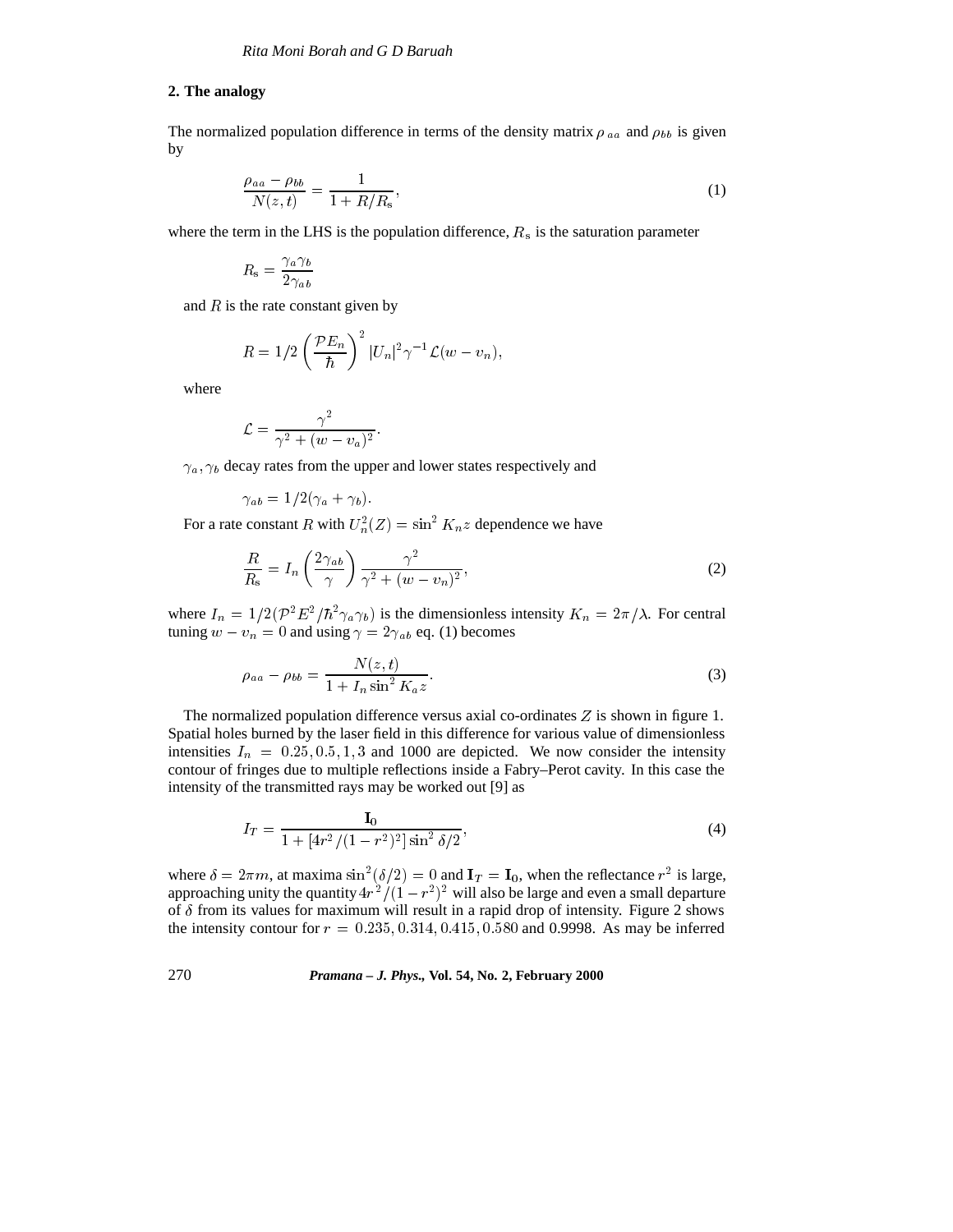## *Spatial hole burning*

from figures 1 and 2, dimensionless intensity corresponds to the reflectance as shown in table 1.

The case of decrease in the magnitude of the normalized population density with the increase in dimensionless intensity has its parallel in the intensity contour of fringes due to multiple reflections where it is shown that the sharpness of fringes or transmitted beam depends on reflectance.

Comparing eqs (2) and (3) we note that

$$
\rho_{aa} - \rho_{bb} \equiv I_T, \quad I \equiv \frac{4r^2}{(1-r^2)^2}, \quad N(z,t) \equiv I_0
$$

 $2\pi z/\lambda \equiv \delta \equiv 2\pi m.$ 



**Figure 1.** Normalized population difference versus axial coordinates. Spatial holes are burnt for various values of **I**a.



**Figure 2.** Intensity contour of fringes due to multiple reflections indicating exact analogy with spatial holes.

*Pramana – J. Phys.,* **Vol. 54, No. 2, February 2000** 271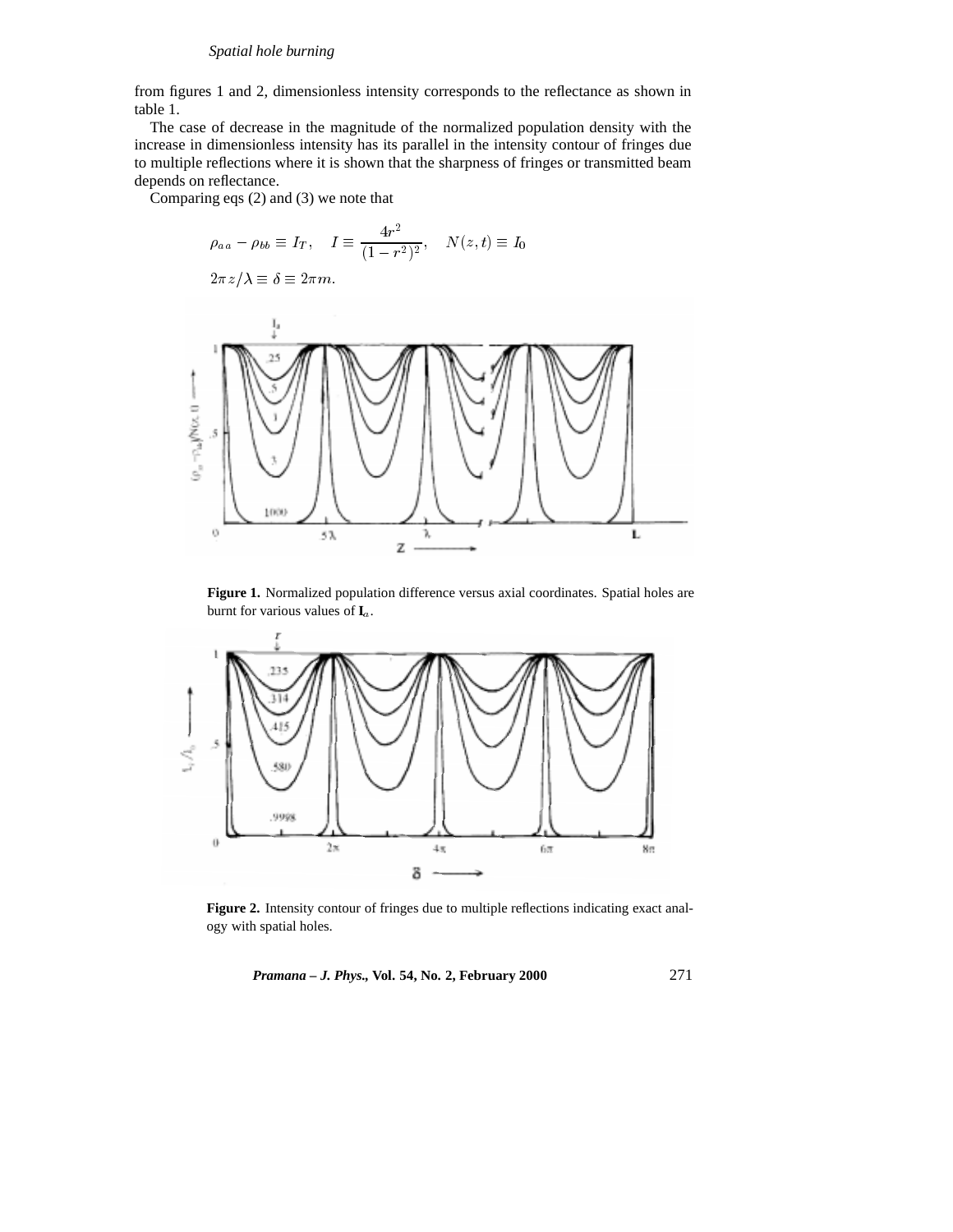**Table 1.** A comparison between dimensionless intensity and reflectance.

| <b>Dimensionless</b><br>intensity | Reflectance |
|-----------------------------------|-------------|
| 0.25                              | 0.235       |
| 0.5                               | 0.314       |
| 1                                 | 0.415       |
| 3                                 | 0.580       |
| 1000                              | 0.9998      |

We may also use a simple geometrical construction to find the resultant amplitude at different values of reflectance. We note that the amplitude of the transmitted rays are given by  $att^1, att^1r^2, att^1r^4, \ldots$  or in general for the nth ray by  $att^1r^{2n}$ , where t and  $t^1$  are the fraction of the transmitted ray intensities. In figure 3a the magnitudes of the amplitudes of first six transmitted rays are drawn for  $r = 0.9998$ . Starting at any principal maximum with  $\delta = 2\pi m$ , the individual amplitudes will be in phase with each other, so that the vectors are all drawn parallel to give a resultant.

If we now go slightly to one side of the maximum where the phase difference introduced between successive rays is  $\pi/10$ , each of the individual vectors must be drawn making an angle of  $\pi/10$  with the preceding one and the resultant found by joining the tail of the first to the head of the last. Similar situations have been shown by introducing a phase difference of  $\pi/5$  and  $\pi/4$ . Similar vector diagrams have been drawn for the magnitudes of the amplitudes of the first six transmitted rays for reflectances  $r = 0.580, 0.415, 0.314$ and 0.235 with phases  $\pi/10$ ,  $\pi/5$ , and  $\pi/4$ . They are shown in figures 3b–e respectively. It is worthwhile to note that similar vector representation for the dimensionless intensity 1000 is not possible but for the remaining values of dimensionless intensities 0.25, 0.5 and 1, we obtain only straight lines. For the dimensionless intensity of 3 the vector diagram is shown in figure 4.

From what has been described above it is reasonable to believe that we can use vectorial representation of dimensionless intensity in spatial hole burning to estimate the intensity of laser system. We observe that the number of holes inside a cavity also depends on the wavelength  $\lambda$ . As for example for a wavelength corresponding to the He–Ne laser 6328 Å, the number of spatial holes burnt inside a cavity of length 10 cm is  $3.2 \times 10^5$ . This also indicates the order of cavity modes. For a wavelength of  $10^5$  Å the number of holes will be 20,000. If the wavelength is 200 Å and the cavity length is 100 Å as in the case of a quantum well structure only one hole will appear. If the cavity length is  $100\text{\AA}$  as in the case of quantum well structure and the wavelength is  $100\text{\AA}$  the number of holes inside the cavity will be 2. This shows that the spatial hole burning is important when we consider cavity of dimensions of the order of few Angstrom only.

It is worthwhile to note that semiclassical theory is based on dipole approximation, which is also valid in quantum well system. The spatial holes in heterojunction lasers may play a dominant role in estimating the noise characteristics of the cavity. In the present work we have shown an exact analogy between the reflectance of the transmitted beam inside the F.P. cavity and the process of spatial hole burning. As indicated earlier for a reflectance nearing hundred per cent  $(r = 0.9998)$  the dimensionless intensity is 1000

272 *Pramana – J. Phys.,* **Vol. 54, No. 2, February 2000**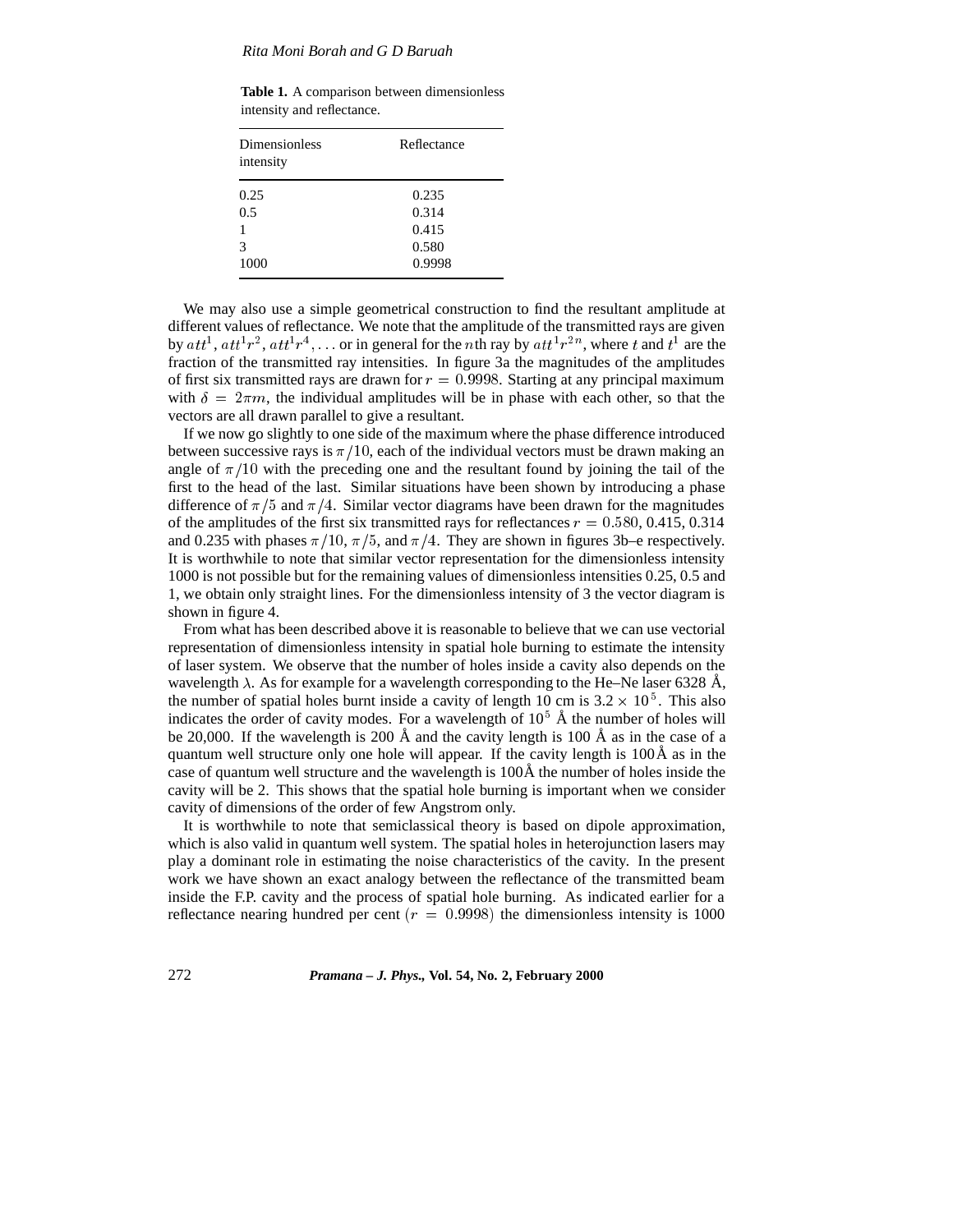## *Spatial hole burning*



Figure 3. Geometrical construction representing the resultant amplitudes for six different values of reflectance.



**Figure 4.** Geometrical construction of the resultant amplitude for dimensionless intensity 3.

*Pramana – J. Phys.,* **Vol. 54, No. 2, February 2000** 273